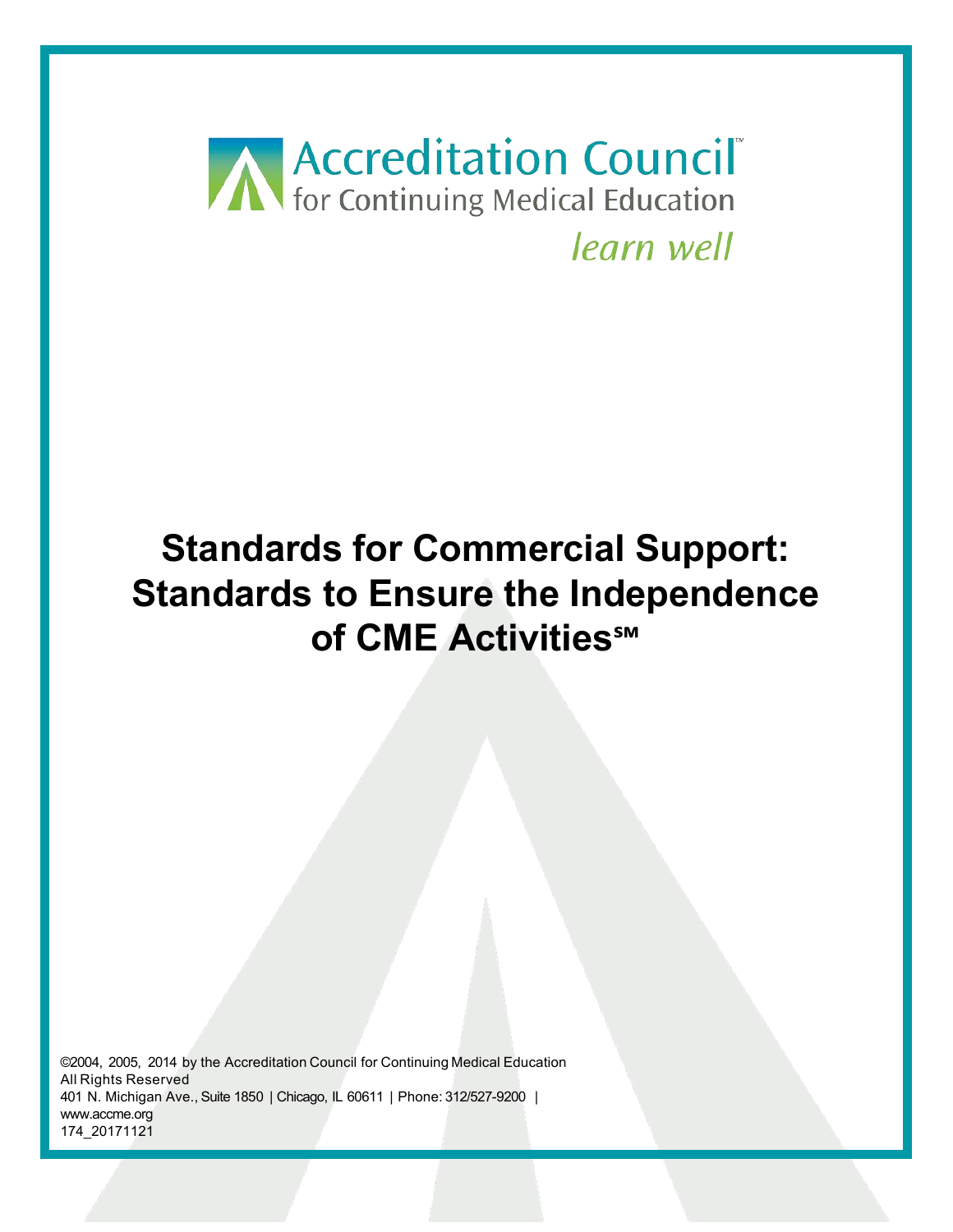# **STANDARD 1: Independence**

1.1 A CME provider must ensure that the following decisions were made free of the control of a commercial interest. (See [www.accme.org](http://www.accme.org/) for a definition of a "commercial interest" and some exemptions.)

- (a) Identification of CME needs;
- (b) Determination of educational objectives;
- (c) Selection and presentation of content;
- (d) Selection of all persons and organizations that will be in a position to control the content of the CME;
- (e) Selection of educational methods;
- (f) Evaluation of the activity.

1.2 A commercial interest cannot take the role of nonaccredited partner in a joint provider relationship.

# **STANDARD 2: Resolution of Personal Conflicts of Interest**

2.1 The provider must be able to show that everyone who is in a position to control the content of an education activity has disclosed all relevant financial relationships with any commercial interest to the provider. The ACCME defines "'relevant' financial relationships" as financial relationships in any amount occurring within the past 12 months that create a conflict of interest.

2.2 An individual who refuses to disclose relevant financial relationships will be disqualified from being a planning committee member, a teacher, or an author of CME, and cannot have control of, or responsibility for, the development, management, presentation or evaluation of the CME activity.

2.3 The provider must have implemented a mechanism to identify and resolve all conflicts of interest prior to the education activity being delivered to learners.

## **STANDARD 3: Appropriate Use of Commercial Support**

3.1 The provider must make all decisions regarding the disposition and disbursement of commercial support.

3.2 A provider cannot be required by a commercial interest to accept advice or services concerning teachers, authors, or participants or other education matters, including content, from a commercial interest as conditions of contributing funds or services.

3.3 All commercial support associated with a CME activity must be given with the full knowledge and approval of the provider.

### **Written agreement documenting terms of support**

3.4 The terms, conditions, and purposes of the commercial support must be documented in a written agreement between the commercial supporter that includes the provider and its educational partner(s). The agreement must include the provider, even if the support

is given directly to the provider's educational partner or a joint provider.

3.5 The written agreement must specify the commercial interest that is the source of commercial support.

3.6 Both the commercial supporter and the provider must sign the written agreement between the commercial supporter and the provider.

## **Expenditures for an individual providing CME**

3.7 The provider must have written policies and procedures governing honoraria and reimbursement of out-of-pocket expenses for planners, teachers and authors.

3.8 The provider, the joint provider, or designated educational partner must pay directly any teacher or author honoraria or reimbursement of out-of–pocket expenses in compliance with the provider's written policies and procedures.

3.9 No other payment shall be given to the director of the activity, planning committee members, teachers or authors, joint provider, or any others involved with the supported activity.

3.10 If teachers or authors are listed on the agenda as facilitating or conducting a presentation or session, but participate in the remainder of an educational event as a learner, their expenses can be reimbursed and honoraria can be paid for their teacher or author role only.

## **Expenditures for learners**

3.11 Social events or meals at CME activities cannot compete with or take precedence over the educational events.

3.12 The provider may not use commercial support to pay for travel, lodging, honoraria, or personal expenses for non-teacher or non-author participants of a CME activity. The provider may use commercial support to pay for travel, lodging, honoraria, or personal expenses for bona fide employees and volunteers of the provider, joint provider or educational partner.

## **Accountability**

3.13 The provider must be able to produce accurate documentation detailing the receipt and expenditure of the commercial support.

#### **STANDARD 4: Appropriate Management of Associated Commercial Promotion**

4.1 Arrangements for commercial exhibits or advertisements cannot influence planning or interfere with the presentation, nor can they be a condition of the provision of commercial support for CME activities.

4.2 Product-promotion material or product-specific advertisement of any type is prohibited in or during CME activities. The juxtaposition of editorial and advertising material on the same products or subjects must be avoided. Live (staffed exhibits, presentations) or enduring

ACCME Standards for Commercial Support: Standards to Ensure Independence in CME Activities**SM** © 2004, 2005, 2014 by the ACCME® Page 1 of 2 174\_20171121